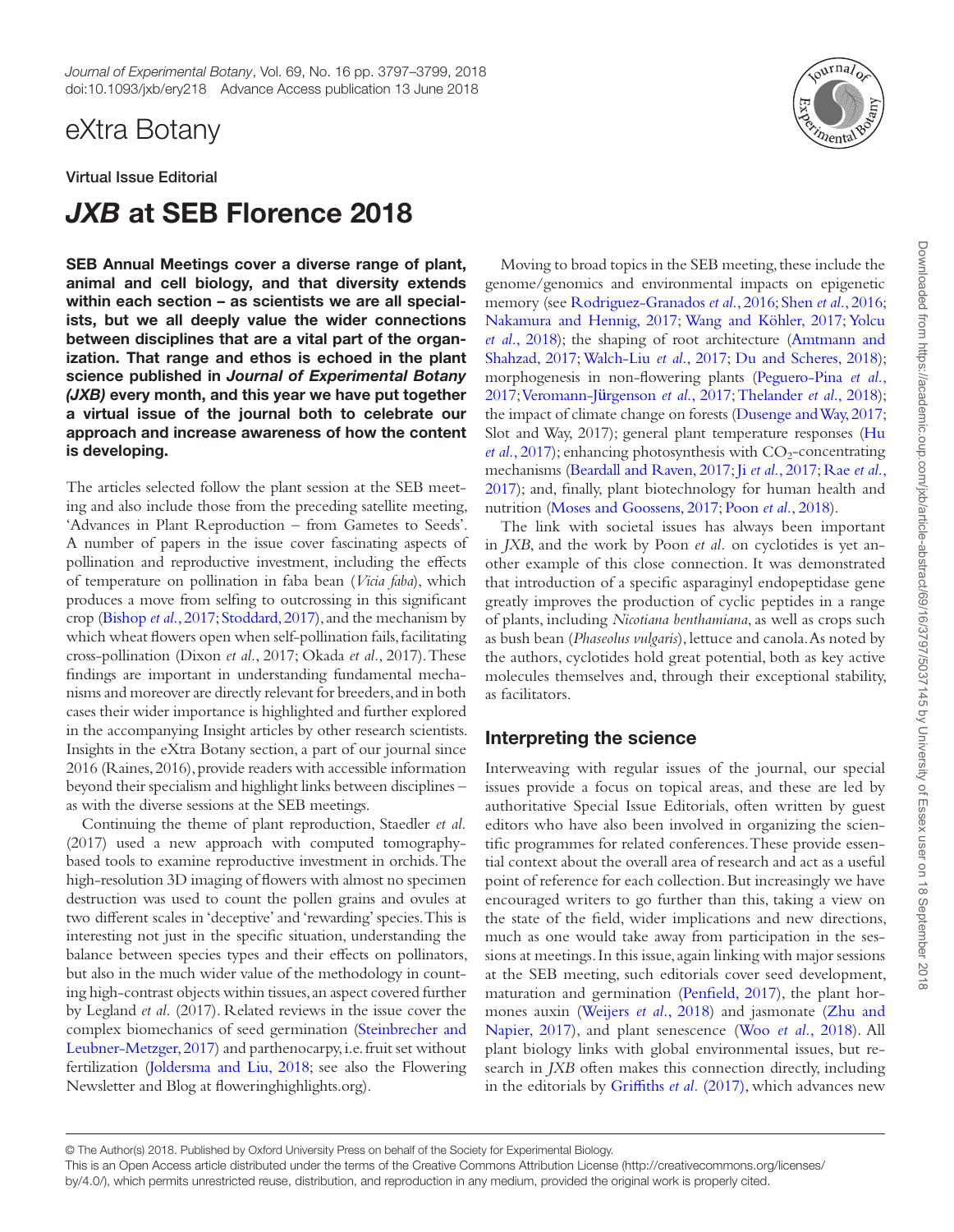evolutionary ideas in the area of carbon concentrating mechanisms in aquatic photosynthesis, and [Considine](#page-1-9) *et al.* (2017), which sets out the need for crop improvement programmes to re-focus on legumes in coming years, addressing the challenge of food security and climate change ([Considine](#page-1-9) *et al.*, 2017).

Prestigious Darwin reviews in *JXB* have provided readers with in-depth accounts of diverse subjects for many years, and those selected for this issue provide coverage ranging from the origins of multicellularity ([Niklas](#page-2-18) *et al.*, 2018) to trace metal metabolism [\(Andresen](#page-1-10) *et al.*, 2018), seed germination ([Steinbrecher](#page-2-1) [and Leubner-Metzger, 2017\)](#page-2-1) to control of leaf angle [\(Mantilla-](#page-2-19)[Perez and Fernandez, 2017\)](#page-2-19) and leaf hydraulic decline during dehydration ([Scoffoni and Sack, 2017](#page-2-20)). Sweeping through these is the link between an understanding of basic plant function and effective breeding programmes for a rising population, and the review by Xu *et al.* [\(2017\)](#page-2-21) on the enhancement of genetic gain, i.e. the increase in performance that can be achieved each year, provides an outstanding, detailed analysis.

#### Experimental approaches

Stutz *et al.* [\(2017\)](#page-2-22) used a <sup>13</sup>C-labelling technique to examine the complexity of xylem-originating  $CO<sub>2</sub>$  and its effect on measured leaf respiration in trees. The dilemma, so important in understanding carbon allocation and cycling, is further highlighted and explained by [Gessler \(2017\)](#page-1-11). Such rigorous experimental analysis – with significant implications for our understanding – is another characteristic of the *JXB* approach. The Viewpoint by [Dietz \(2017\)](#page-1-12) similarly tackles previous experimental limitations, with the focus here on ensuring that subcellular localization is properly considered in investigating the metabolome. Such thought-provoking, short articles in the eXtra Botany section of the journal are welcome and also provide the opportunity to tackle controversial areas (e.g. [Blum,](#page-1-13) [2016;](#page-1-13) [Maron](#page-2-23) *et al.*, 2016; [Shabala, 2017](#page-2-24)).

### Community support

We are proud of the link between the SEB and *JXB* (it is fully owned by the society), and the cross-disciplinary approach to science exemplified by the SEB Annual Meeting and the journal is clear from the themes and articles explored here. The journal is also pleased to be able to provide direct sponsorship for the satellite meeting 'Advances in Plant Reproduction – from Gametes to Seeds' and the session covering morphogenesis in non-flowering plants.

High-impact science and excellent quality metrics, underpinned by an outstanding editorial board, will always be critical for *JXB*. But as a community-led journal other aspects including free open access publication for corresponding authors of subscribing institutions, any reasonable format for initial submission, free data archiving with Dryad Digital Repository (up to 20 GB) and full integration with the BioRxiv preprint server are also given a very high priority. This year publication on acceptance has been a popular new addition ensuring that papers are available at the earliest possible opportunity. We

also undertake the highest standards of quality assessment, with friendly and supportive staff making the publication process as efficient as possible.

As always, comments are very welcome – just email the editorial office at j.exp.bot@lancaster.ac.uk with any feedback and/or questions.

Keywords: Climate change, CO<sub>2</sub>-concentrating mechanisms,

epigenetics, morphogenesis, plant biotechnology, plant reproduction, plant temperature responses, root architecture.

#### Christine Raines<sup>[1](#page-1-14)</sup> and Jonathan Ingram<sup>[2](#page-1-15)</sup>

<sup>1</sup> Editor in Chief, *Journal of Experimental Botany* Department of Biological Sciences, University of Essex, Colchester, CO4 3SQ, UK <sup>2</sup> Senior Commissioning Editor/ Science Writer, *Journal of* 

<span id="page-1-15"></span><span id="page-1-14"></span>*Experimental Botany*

Bailrigg House, Lancaster University, Lancaster, LA1 4YE, UK Correspondence: [rainc@essex.ac.uk](mailto:rainc@essex.ac.uk?subject=) or [j.ingram@lancaster.ac.uk](mailto:j.ingram@lancaster.ac.uk?subject=)

#### **References**

<span id="page-1-2"></span>Amtmann A, Shahzad Z. 2017. To respond or not to respond? Natural variation of root architectural responses to nutrient signal. Journal of Experimental Botany 68, 2636–2640.

<span id="page-1-10"></span>Andresen E, Peiter E, Küpper H. 2018. Trace metal metabolism in plants. Journal of Experimental Botany 69, 909–954.

<span id="page-1-6"></span>Beardall J, Raven JA. 2017. Cyanobacteria vs green algae: which group has the edge? Journal of Experimental Botany 68, 3697-3699.

<span id="page-1-0"></span>Bishop J, Jones HE, O'Sullivan DM, Potts SG. 2017. Elevated temperature drives a shift from selfing to outcrossing in the insectpollinated legume, faba bean (*Vicia faba*). Journal of Experimental Botany 68, 2055–2063.

<span id="page-1-13"></span>Blum A. 2016. Stress, strain, signaling, and adaptation-not just a matter of definition. Journal of Experimental Botany 67, 562–565.

<span id="page-1-9"></span>Considine MJ, Siddique KHM, Foyer CH. 2017. Nature's pulse power: legumes, food security and climate change. Journal of Experimental Botany 68, 1815–1818.

<span id="page-1-12"></span>**Dietz K-J.** 2017. Subcellular metabolomics: the choice of method depends on the aim of the study. Journal of Experimental Botany 68, 21–22.

Dixon LE, Bencivenga S, Boden SA. 2018. A new opening for wheat seed production. Journal of Experimental Botany 69, 341-343.

<span id="page-1-3"></span>Du Y, Scheres B. 2018. Lateral root formation and the multiple roles of auxin. Journal of Experimental Botany 69, 155–167.

<span id="page-1-4"></span>**Dusenge ME, Way DA.** 2017. Warming puts the squeeze on photosynthesis – lessons from tropical trees. Journal of Experimental Botany 68, 2073–2077.

<span id="page-1-11"></span>Gessler A. 2017. Where does it come from, where does it go? The role of the xylem for plant  $CO<sub>2</sub>$  efflux. Journal of Experimental Botany 68, 2633–2636.

<span id="page-1-8"></span>Griffiths H, Meyer MT, Rickaby REM. 2017. Overcoming adversity through diversity: aquatic carbon concentrating mechanisms. Journal of Experimental Botany 68, 3689–3695.

<span id="page-1-5"></span>Hu Y, Jiang Y, Han X, Wang H, Pan J, Yu D. 2017. Jasmonate regulates leaf senescence and tolerance to cold stress: crosstalk with other phytohormones. Journal of Experimental Botany 68, 1361–1369.

<span id="page-1-7"></span>Ji X, Verspagen JMH, Stomp M, Huisman J. 2017. Competition between cyanobacteria and green algae at low versus elevated  $CO<sub>2</sub>$ : who will win, and why? Journal of Experimental Botany 68, 3815-3828.

<span id="page-1-1"></span>Joldersma D, Liu Z. 2018. The making of virgin fruit: the molecular and genetic basis of parthenocarpy. Journal of Experimental Botany 69, 955–962.